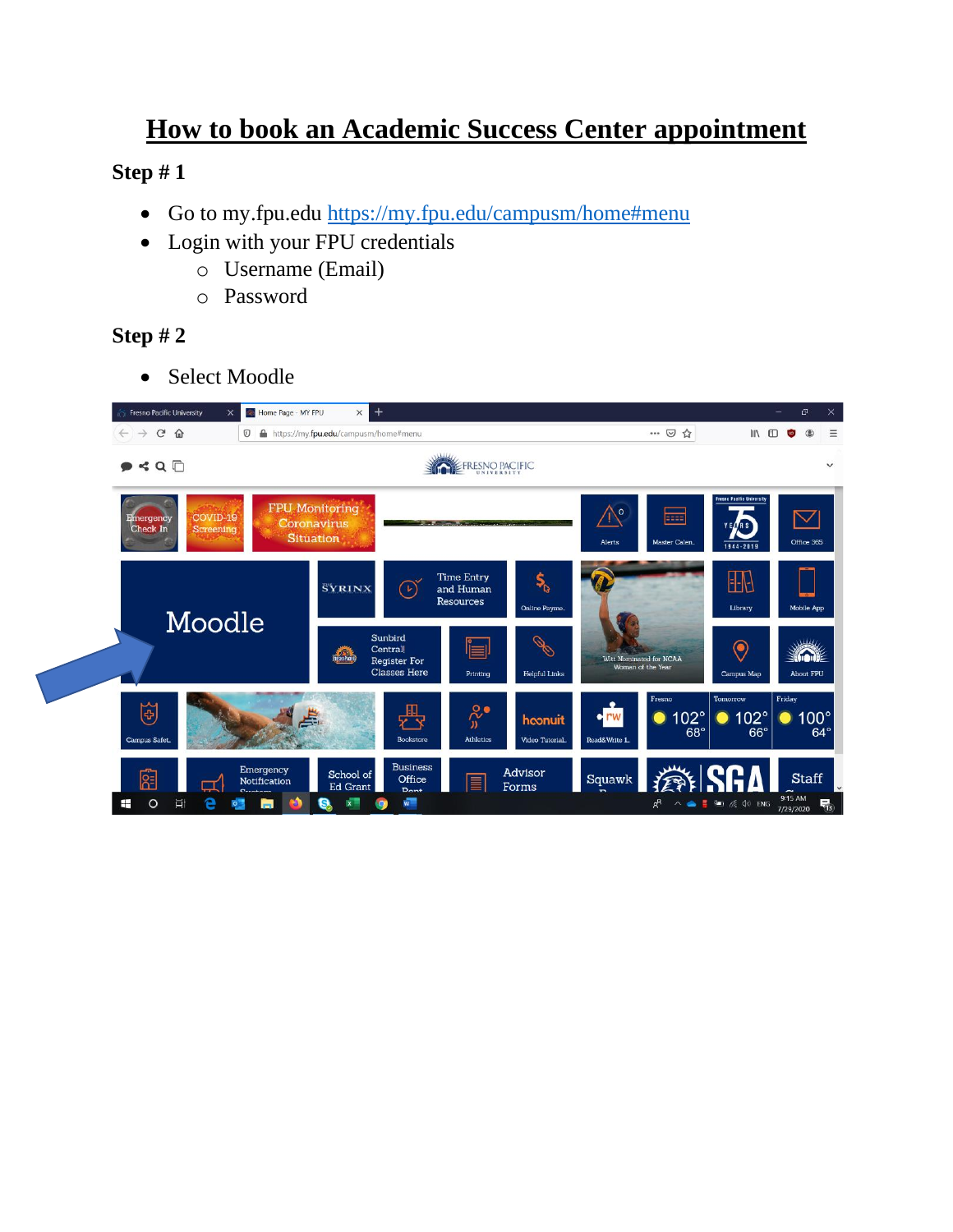### **Step #3**

- Scroll to bottom of page to Academic Success Center (green lightbulb)
- Click in the "GO" button to access page



## **Step #4**

- Once you are on the ASC Moodle Page, look for "Tutoring Information: Bookings Calendars" information.
- Please click on it.

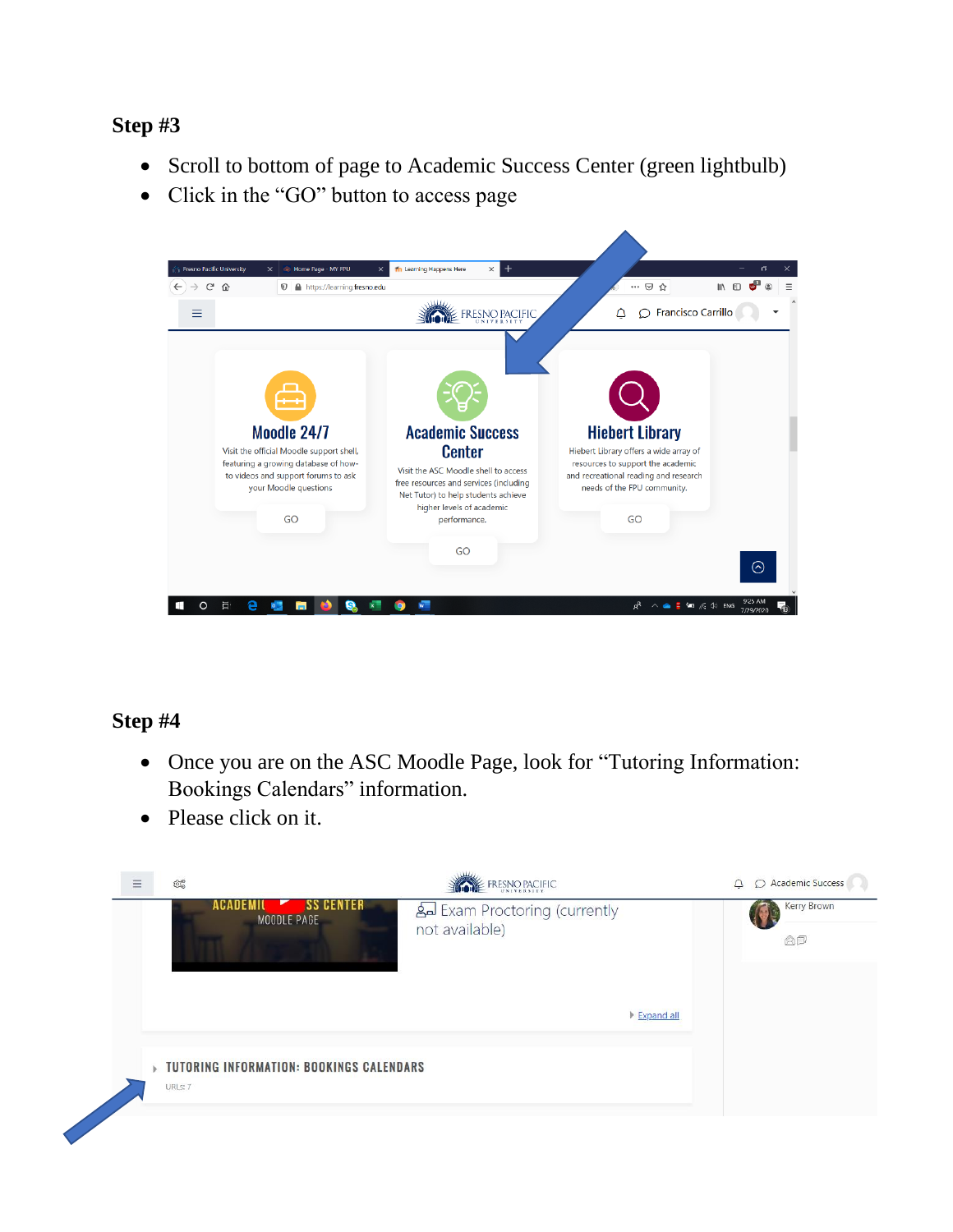#### **Step #5**

- You will find a list of links to each subject's "Bookings Calendar"
- Click on the link of which you need tutoring and then it will take you to the calendar.



## **Step #6**

• Once you are on the calendar, select your preferred day and time for your tutoring session.

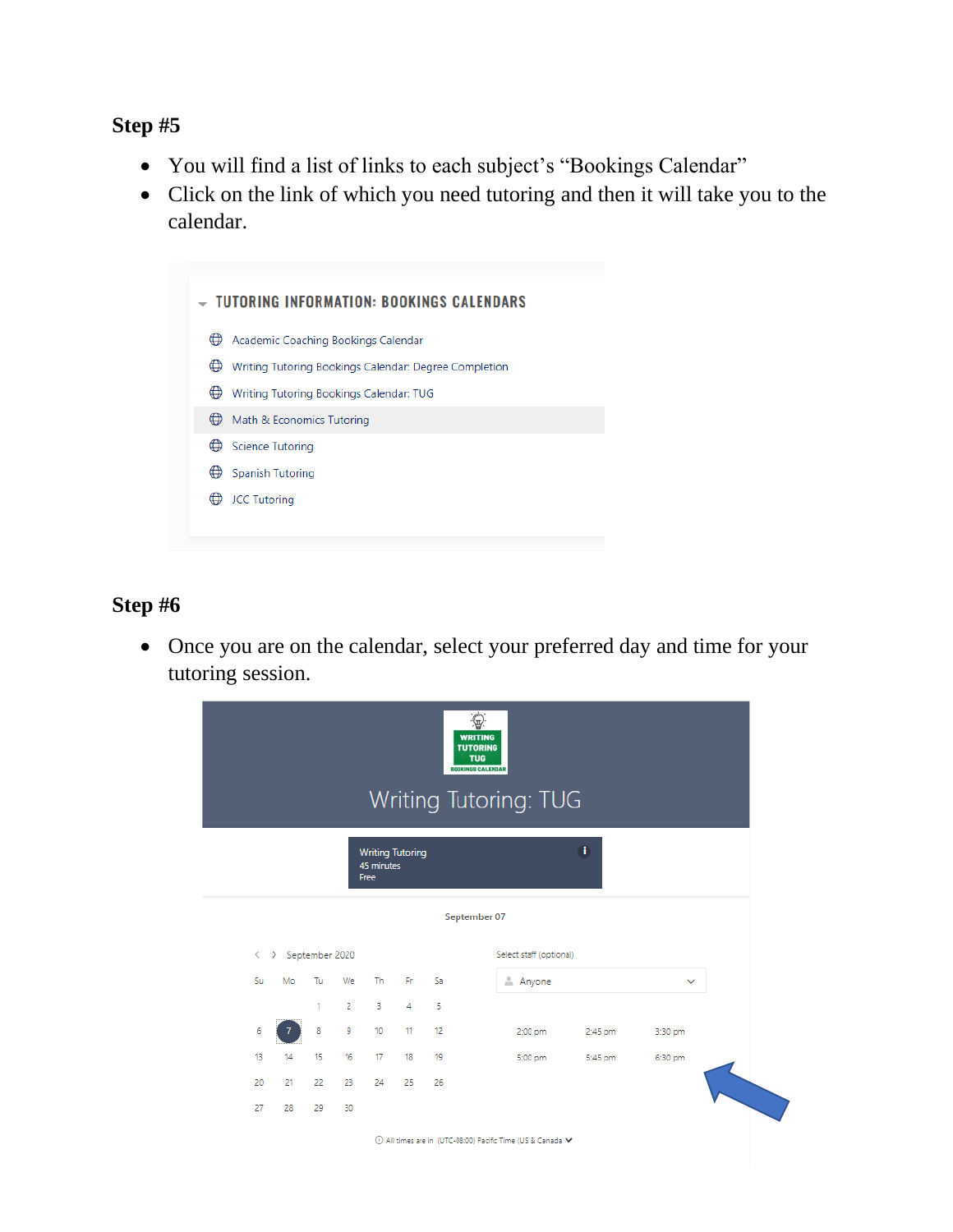• After you have selected the day and time. You will be able to select a specific tutor if you like.



## **Step # 7**

• Then enter your student information at the bottom of the page and enter any comments on what you need help with during your tutoring session. Make sure to use your student email.

## **Step # 8**

• Once you have followed all the steps, an ASC staff member will make a Zoom appointment. You will receive an email a confirmation email from Bookings. Later a staff member will send an Outlook Calendar invite with a link to join the Zoom meeting with your tutor.

Be prepared at least 5 to 10 minutes before the meeting and have all your questions written down and your paper ready to be shared with your tutor.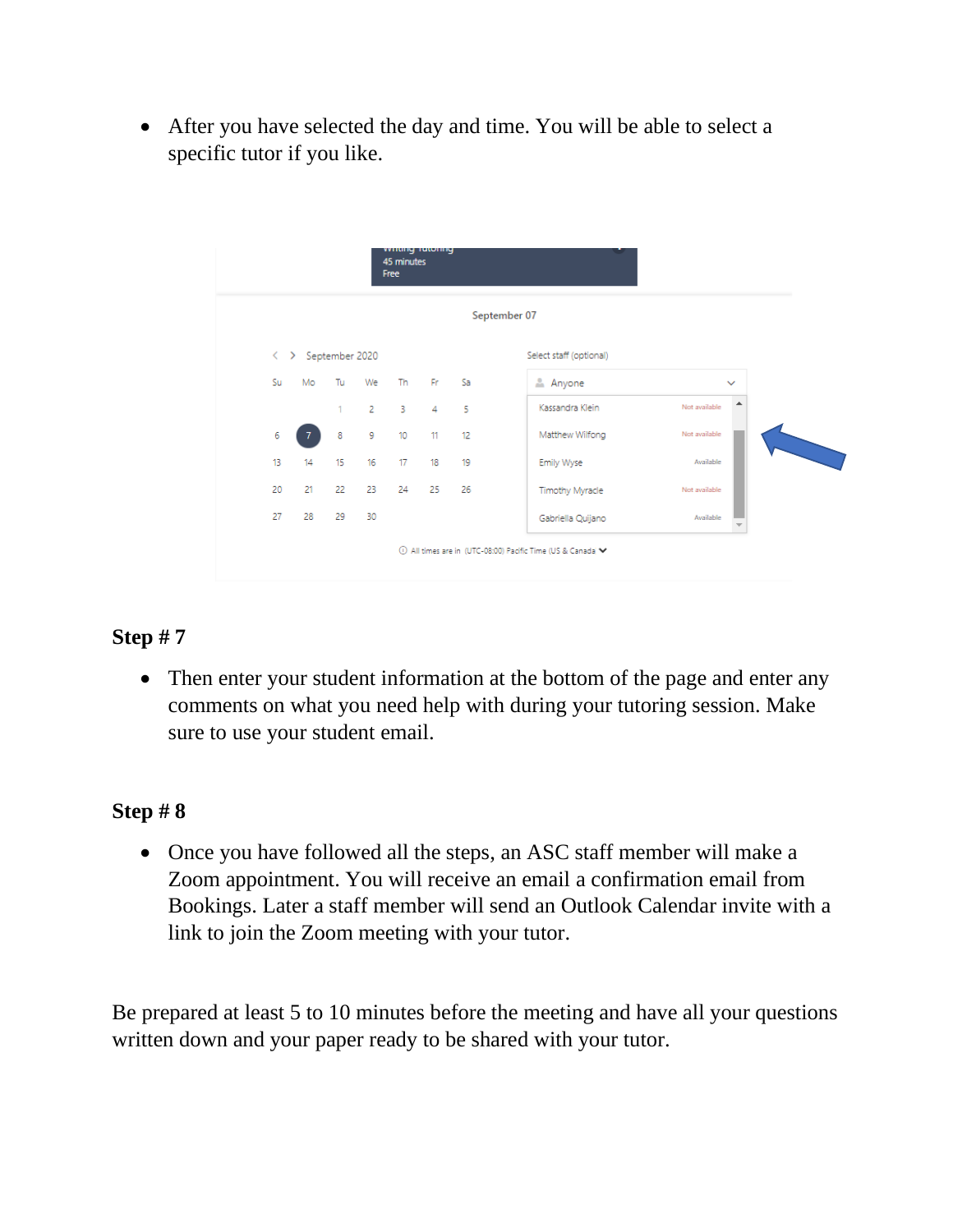# **If you need to reschedule or cancel your appointment:**

Refer to your Bookings confirmation email. It will have a link at the bottom that will allow you to reschedule or cancel your appointment.



Once you click on the link, you will see the options to reschedule or cancel your appointment. Click the option that is best for you and that's it! After you reschedule or cancel, you will receive a confirmation email from Bookings.